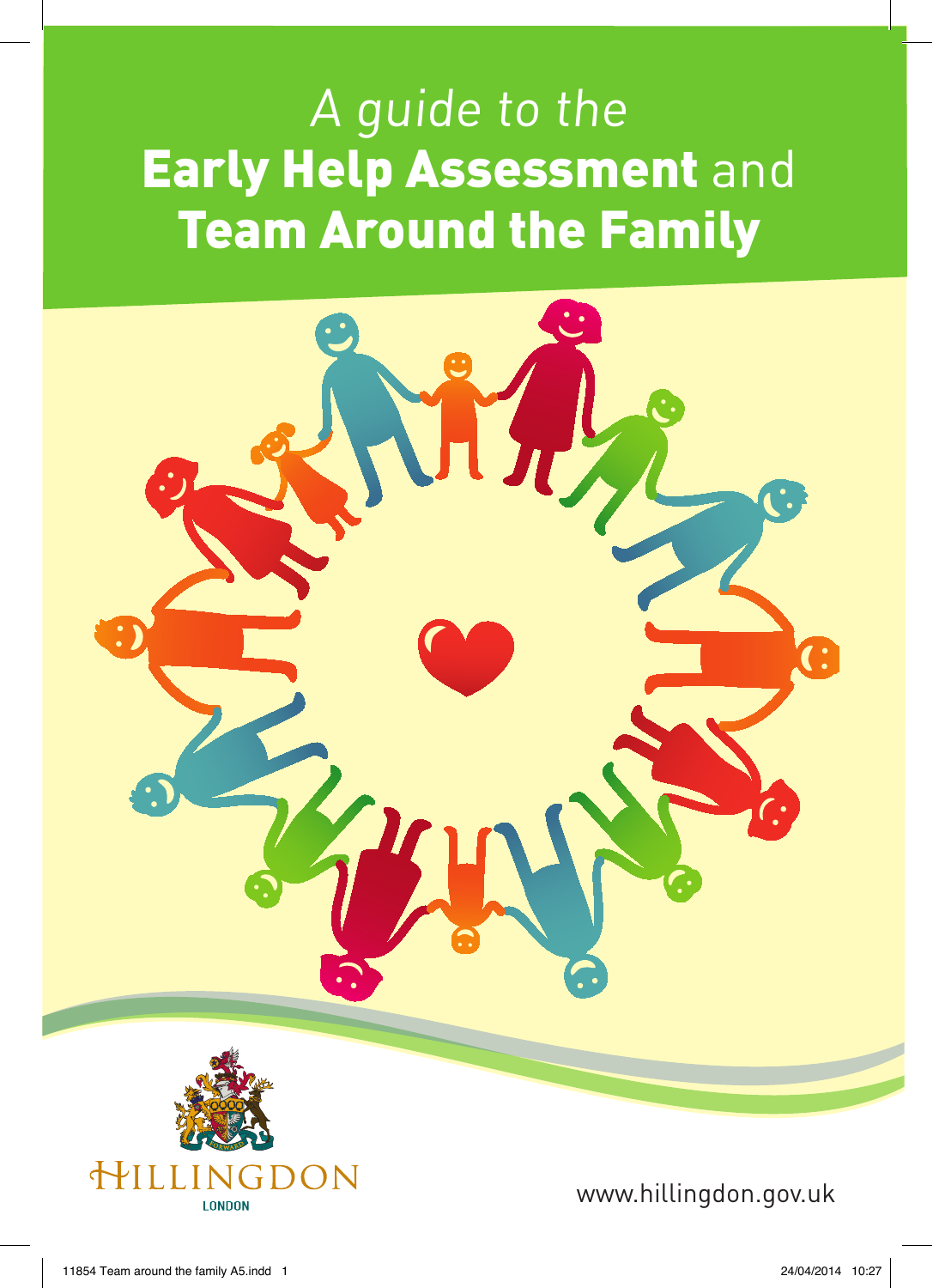## What is an Early Help Assessment?

Many families, at one time or another, need extra support. An Early Help Assessment is about ensuring that you and your family receive the right support at the right time from the right professionals.

The assessment is completed with you to identify what assistance you and your family need and what to do next. Once an assessment is completed, the person completing the assessment may be able to help you themselves or may refer you to another service. In some cases, it may be more appropriate for a Team Around the Family meeting to be arranged.

## What does Team Around the Family mean for me and my family?

The Team Around the Family is just that – a group of professionals that will meet with you and your family to identify how they can best work together to support you to overcome your difficulties. You will probably know most of the people at the meeting but, with your agreement, new people may be invited to offer your family additional support and assistance.

Those invited to the meeting could include children's centre workers, health visitors, school nurses, teachers, housing staff and workers from voluntary agencies.

At the meeting, you and the team will put in place a plan that is based on the needs identified in the Early Help Assessment and it will include actions for the professionals and for you and your family.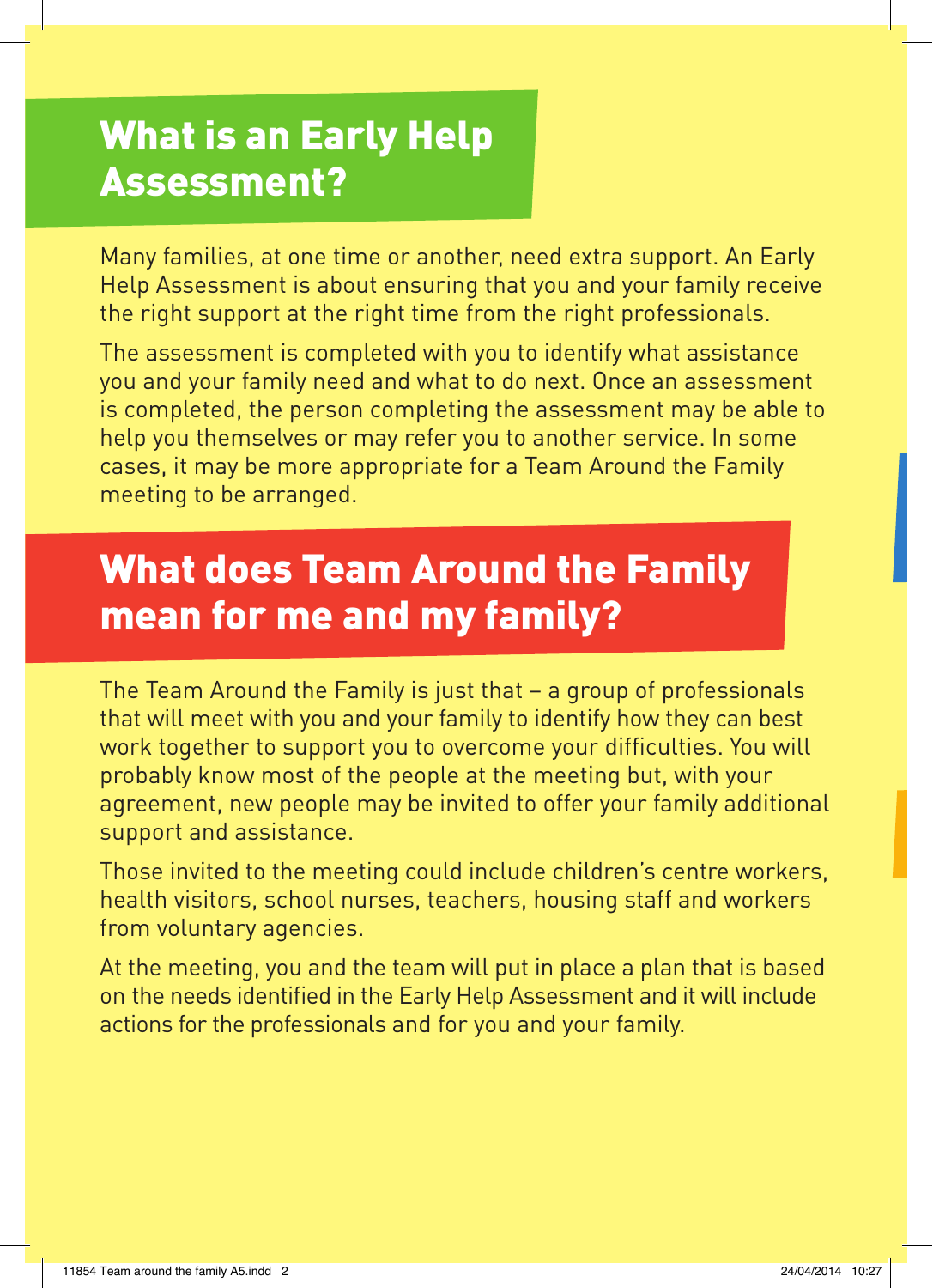To ensure the meeting is co-ordinated and you have a person to contact if you have any queries, a lead professional is appointed at the first meeting. The role of the lead professional is to:

- act as a single point of contact for your family and a sounding board for you to ask questions and discuss concerns
- co-ordinate the delivery of the actions agreed by the practitioners involved in the Team Around the Family process
- reduce overlap and inconsistency in services.

You will have a say on who the lead professional is. To ensure it is working, the plan is reviewed at a further Team Around the Family meeting.

## Do I have to attend the meeting and do my children have to attend?

As a parent or carer, you have to agree for the meeting to take place and, for the process to work, you need to be part of the meeting because you know your family best. In most cases, we would like the children to attend at least part of the meeting so they can have their say too, but we recognise there may be occasions when this may not be possible; for example, with very young children.

#### What happens to my information?

You give consent as to which agencies are given copies of the Early Help Assessment and minutes from the Team Around the Family meeting. Your information will be held securely and be read by the agencies you give consent to.

**For more information, contact: TAF Co-ordinator 01895 556144 taf@hillingdon.gov.uk**